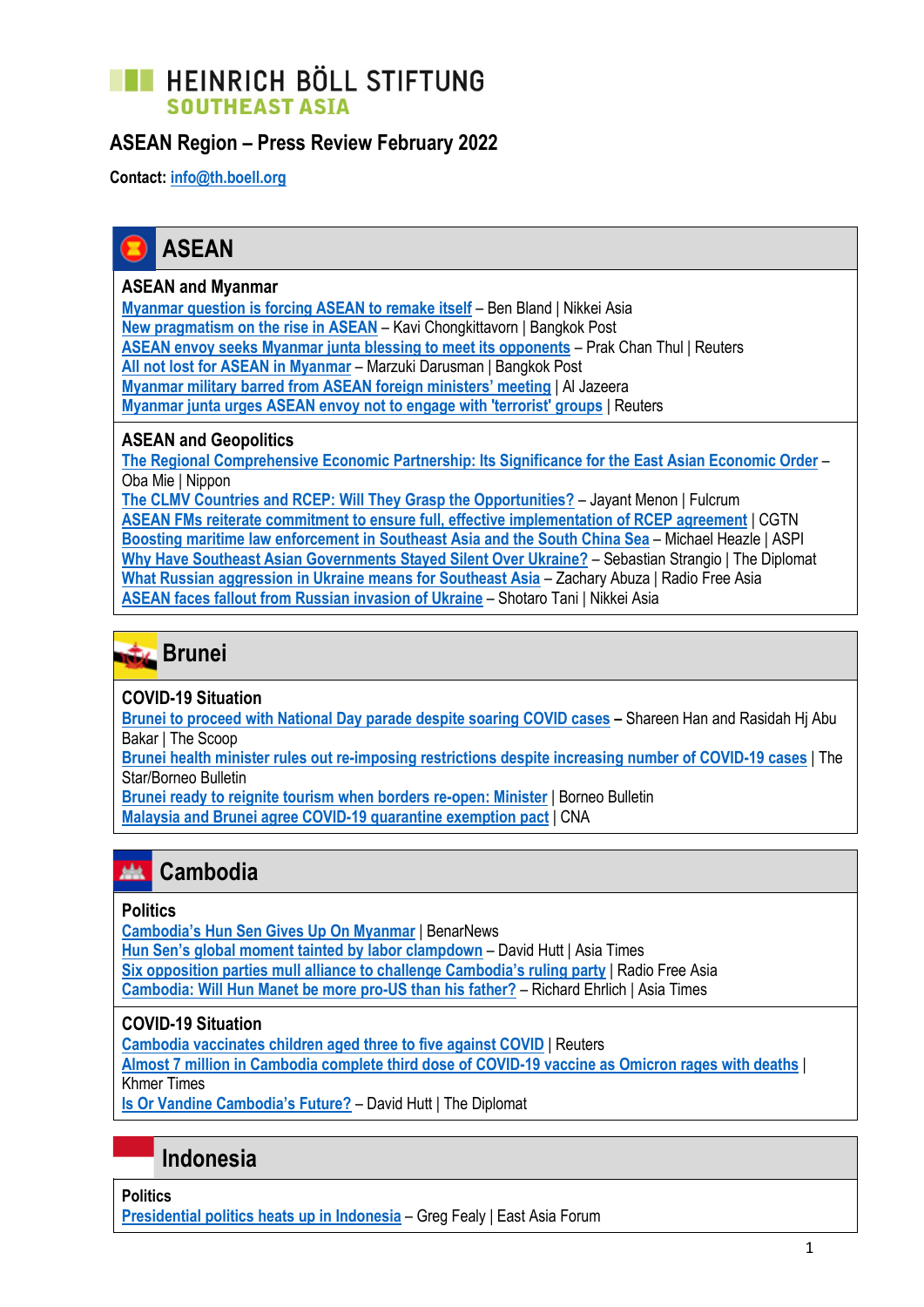**[Nusantara, Indonesia's future capital on Borneo gets underway](https://asia.nikkei.com/Politics/Nusantara-Indonesia-s-future-capital-on-Borneo-gets-underway)** – Erwida Maulia | Nikkei Asia **[Muslim parties eye 'cool' candidates](https://www.thestar.com.my/aseanplus/aseanplus-news/2022/02/03/muslim-parties-eye-cool-candidates)** | The Star/The Straits Times **[Indonesia begins to look beyond Jokowi](https://www.eastasiaforum.org/2022/02/14/indonesia-begins-to-look-beyond-jokowi/)** – ANU | East Asia Forum **[Now is not the time for geopolitical rivalry, says Jokowi as he kicks off G20 finance ministers meeting](https://www.channelnewsasia.com/asia/indonesia-g20-joko-widodo-ukraine-geopolitical-tension-rivalry-2503651)** – Kiki Siregar | CAN **[Pinning hopes on Indonesia's 2022 G20 Presidency for global recovery](https://en.antaranews.com/news/212869/pinning-hopes-on-indonesias-2022-g20-presidency-for-global-recovery)** | Antara

#### **COVID-19 Situation**

**[As Omicron cases climb rapidly, Indonesia tries to learn from its devastating Delta outbreak](https://www.abc.net.au/news/2022-02-24/is-indonesia-ready-to-tackle-omicron/100836298)** – Sastra Wijaya and Hellena Souisa | ABC News **[Indonesia walks tightrope between growth and COVID restrictions](https://asia.nikkei.com/Spotlight/Coronavirus/Indonesia-walks-tightrope-between-growth-and-COVID-restrictions)** | Nikkei Asia

**[Indonesia starts testing homegrown COVID vaccine on humans](https://www.aljazeera.com/news/2022/2/9/indonesia-starts-testing-homegrown-covid-vaccine-on-humans)** | Al Jazeera

**Indonesia Set [to Become mRNA-Based Vaccine Production Hub for Southeast Asia](https://jakartaglobe.id/business/indonesia-set-to-become-mrnabased-vaccine-production-hub-for-southeast-asia)** | Jakarta Globe

**[The inequities in Indonesia's vaccine rollout](https://www.newmandala.org/the-inequities-in-indonesias-vaccine-rollout/) – Nicholas Kuipers and Saiful Mujani** | New Mandala



#### **COVID-19 Situation**

**[Laos Begins Covid-19 Vaccination of Children Aged 6-11](https://laotiantimes.com/2022/02/16/laos-begins-covid-19-vaccination-of-children-aged-6-11/)** – Latsamy Phonevilay | The Laotian Time[s](https://www.thestar.com.my/aseanplus/aseanplus-news/2022/02/20/laos-govt-aims-expedite-vaccination-programme-jabs-to-be-given-to-all-ethnic-and-rural-groups-beginning-from-monday-feb-21) **[Laos govt aims expedite vaccination programme](https://www.thestar.com.my/aseanplus/aseanplus-news/2022/02/20/laos-govt-aims-expedite-vaccination-programme-jabs-to-be-given-to-all-ethnic-and-rural-groups-beginning-from-monday-feb-21)** | The Star/Vientiane Times

**[Laos Confirms Community Spread of Omicron COVID-19 Variant](https://laotiantimes.com/2022/02/23/laos-confirms-community-spread-of-omicron-covid-19-variant/)** – Latsamy Phonevilay | The Laotian Times **[Laos agrees to reopen border](https://www.bangkokpost.com/thailand/general/2269031/laos-agrees-to-reopen-border)** – Mongkol Bangprapa | Bangkok Post

**Malaysia**

#### **Politics**

**[Malaysia: The Need To Move From Personality To Policy Based Politics](https://www.eurasiareview.com/22022022-malaysia-the-need-to-move-from-personality-to-policy-based-politics-analysis/) – Analysis** – Murray Hunter | Eurasia Review

**[Mahathir poised to return to politics after being discharged from hospital](https://www3.nhk.or.jp/nhkworld/en/news/20220224_07/)** | NHK

**[Malaysia court orders freeze on Najib's assets, limits monthly bank withdrawals to RM100,000](https://www.channelnewsasia.com/asia/malaysia-court-najib-freeze-assets-limit-bank-withdrawals-2487936)** | CNA

**[Malaysia's political theatre: it's all about power](https://www.freemalaysiatoday.com/category/opinion/2022/02/12/malaysias-political-theatre-its-all-about-power/)** – Murray Hunter | Free Malaysia Today

**[Malaysia, Thailand agree to conduct KL-Bangkok HSR feasibility study](https://www.theedgemarkets.com/article/malaysia-thailand-agree-conduct-klbangkok-hsr-feasibility-study-%E2%80%94-ismail-sabri) — Ismail Sabri** | The Edge Markets/Bernama

### **COVID-19 Situation**

**[KJ: Malaysia fully into Omicron wave](https://www.nst.com.my/news/nation/2022/02/769160/kj-malaysia-fully-omicron-wave)** | New Straits Times

**[Rising hospital admissions in Malaysia due to 'pre](https://www.channelnewsasia.com/asia/malaysia-covid-19-rising-hospitalisation-rate-preemptive-measures-khairy-2504521)-emptive measure', says health minister** – Rashvinjeet S. Bedi | CNA

**[Malaysia Covid-19 panel recommends full border reopening in March](https://www.bangkokpost.com/world/2260903/malaysia-covid-19-panel-recommends-full-border-reopening-in-march)** | Bangkok Post/Reuters **[Covid-19 cases among children on the rise](https://www.nst.com.my/news/nation/2022/02/775203/covid-19-cases-among-children-rise)** – Tharanya Arumugam | New Straits Times

# **Myanmar**

#### **Political Situation/Coup**

**[Myanmar coup: A year of protest, reprisals and diplomatic inertia](https://www.aljazeera.com/news/2022/2/1/myanmar-coup-a-year-of-protest-reprisals-and-diplomatic-inertia)** | Al Jazeera **[One year post-coup: Light ahead after darkness?](https://www.bangkokpost.com/opinion/opinion/2259179/one-year-post-coup-light-ahead-after-darkness-)** – Zwe Mahn | Bangkok Post **[Myanmar: From Hopeful Spring to Scorching Summer](https://thediplomat.com/2022/02/myanmar-from-hopeful-spring-to-scorching-summer/)** – Naw Theresa | The Diplomat **Pro-[junta forces torch hundreds of more homes in Myanmar's volatile Sagain](https://www.rfa.org/english/news/myanmar/arson-02252022185318.html)g region** | Radio Free Asia **[Large 'Six Twos' crowds protest Myanmar junta, marking resistance anniversary](https://www.rfa.org/english/news/myanmar/six-twos-02222022175156.html)** | Radio Free Asia **[More than 4,500 homes razed by military since Myanmar coup](https://www.rfa.org/english/news/myanmar/arson-02162022195610.html)** | Radio Free Asia **[Myanmar piles on 11th corruption charge against Suu Kyi](https://apnews.com/article/elections-police-myanmar-aung-san-suu-kyi-849c2909d9e3bc0d1334da25efd2ec6b)** – Grant Peck | AP **[Myanmar's Leader Aung San Suu Kyi Too Sick F](https://www.irrawaddy.com/news/burma/myanmars-leader-aung-san-suu-kyi-too-sick-for-court-hearing.html)or Court Hearing** | The Irrawaddy **[Myanmar's Military Council Supports Russia's Invasion of Ukraine](https://www.voanews.com/a/myanmar-s-military-council-supports-russia-s-invasion-0f-ukraine/6458527.html?fbclid=IwAR3EzW418GrMP_0XLC4ZZrWaGo_ObYU_DCKBeAhdstKlu3n8Ozei_5MomVg)** | VOA Burmese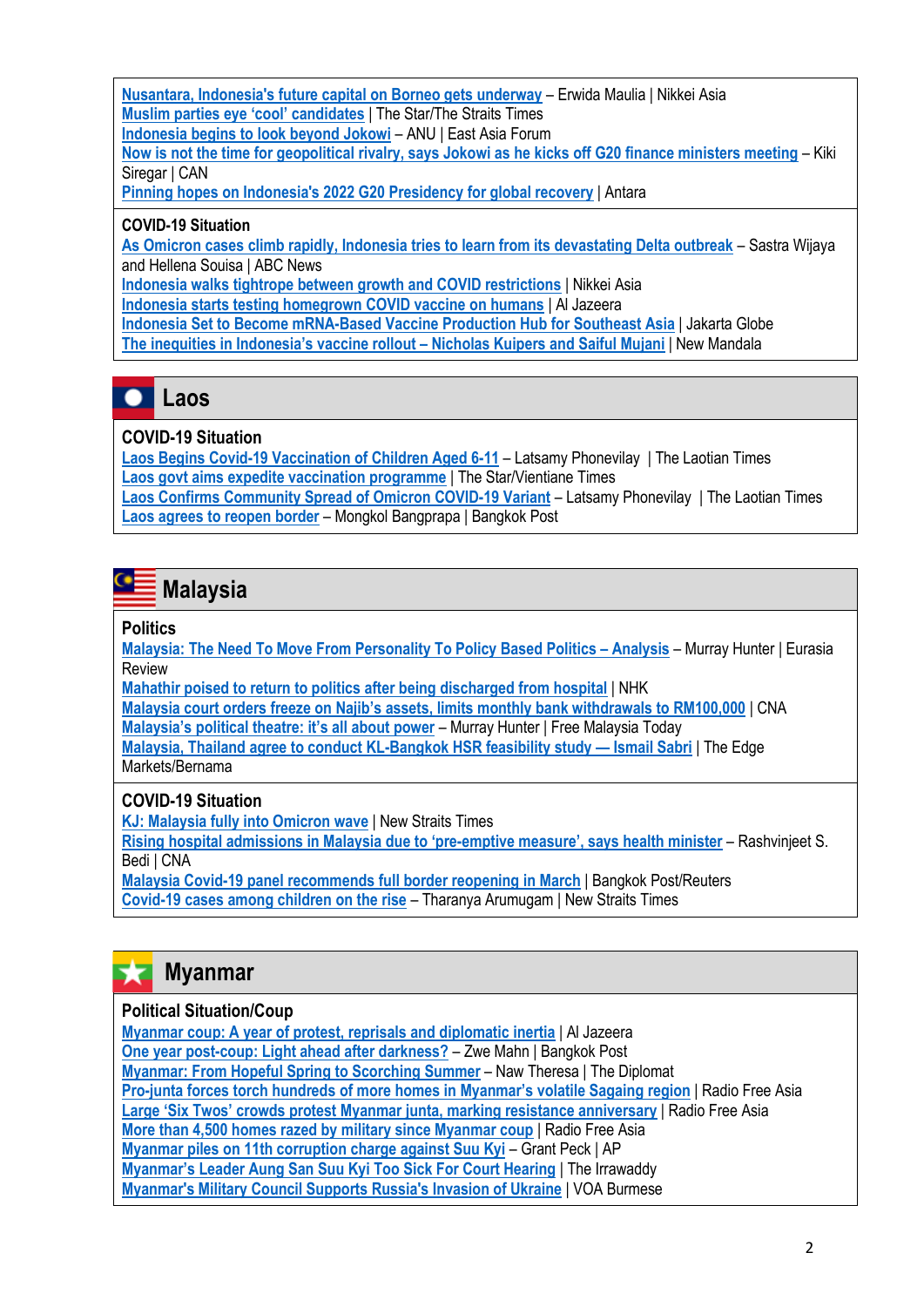#### **COVID-19 Situation**

**[COVID-19 Cases Spike Again in Myanmar](https://www.irrawaddy.com/news/burma/covid-19-cases-spike-again-in-myanmar.html)** | The Irrawaddy

**[Myanmar traders worry COVID-19 outbreak in Muse will hinder China trade](https://www.rfa.org/english/news/myanmar/china-02172022191258.html)** | Radio Free Asia **[Major Myanmar Hospital Closes Outpatient Departments as Doctors Hit by COVID-19](https://www.irrawaddy.com/news/burma/major-myanmar-hospital-closes-outpatient-departments-as-doctors-hit-by-covid-19.html)** | The Irrawaddy **[Omicron COVID-19 wave threatens children in Yangon, says pediatrician](https://www.mizzima.com/article/omicron-covid-19-wave-threatens-children-yangon-says-pediatrician)** | Mizzima

### **Philippines**

#### **Philippine Election 2022**

**[Philippines kicks off chaotic election campaign season](https://www.france24.com/en/live-news/20220208-philippines-kicks-off-chaotic-election-campaign-season-1)** | France 24/AFP

**[Explainer: A guide to the Philippines 2022 election](https://www.reuters.com/world/asia-pacific/guide-philippines-2022-election-2022-02-08/)** – Martin Petty | Reuters

**[COVID tames race to replace Duterte as Philippine president](https://www.aljazeera.com/news/2022/2/8/covid-19-tames-rowdy-race-to-be-next-president-of-the-philippines)** – Ted Regencia | Al Jazeera

**[Marcos-Duterte alliance confirms lead in Philippine election poll](https://asia.nikkei.com/Politics/Philippine-elections-2022/Marcos-Duterte-alliance-confirms-lead-in-Philippine-election-poll)** – Cliff Venzon | Nikkei Asia

**[Is it 'back to the future' for Philippine politics under Marcos Jr?](https://www.eastasiaforum.org/2022/02/18/is-it-back-to-the-future-for-philippine-politics-under-marcos-jr/)** – Sol Iglesias | East Asia Forum

**[Marcos return looms large as Philippines remembers 'People Power'](https://asia.nikkei.com/Politics/Philippine-elections-2022/Marcos-return-looms-large-as-Philippines-remembers-People-Power)** – Cliff Venzon | Nikkei Asia

**[Robredo roasts debate absentee Marcos: A leader shows up in the most difficult times](https://www.rappler.com/nation/elections/presidential-bets-roast-ferdinand-bongbong-marcos-jr-cnn-philippines-debate/)** – Mara Cepeda | Rappler

**[Make climate change the issue in Philippine presidential election](https://asia.nikkei.com/Opinion/Make-climate-change-the-issue-in-Philippine-presidential-election)** – Criselda Yabes | Nikkei Asia **[The outcome of the Philippines' election is not as certain as it looks](https://www.economist.com/asia/2022/02/12/the-outcome-of-the-philippines-election-is-not-as-certain-as-it-looks)** | The Economist

### **COVID-19 Situation**

**[Philippines shifts to 'new normal' in March after 2 years of Covid-19 restrictions](https://www.straitstimes.com/asia/se-asia/philippines-shifts-to-new-normal-in-march-after-2-years-of-covid-19-restrictions)** – Raul Dancel | The Straits Times

**[Philippines lifts most COVID-19 restrictions in capital](https://www.channelnewsasia.com/asia/philippines-lifts-most-covid-19-restrictions-capital-2523761)** | CNA

**[Philippines Fully Opens to Foreign Visitors After Nearly 2 Years](https://thediplomat.com/2022/02/philippines-fully-opens-to-foreign-visitors-after-nearly-2-years/)** – Sebastian Strangio | The Diplomat **[Dangerous to assume Omicron last variant: WHO exec](https://www.pna.gov.ph/articles/1167604)** – Joye Rocamora | Philippine News Agency **The Philippines' COVID[-19 Response Has Left the Most Vulnerable Behind](https://thediplomat.com/2022/02/the-philippines-covid-19-response-has-left-the-most-vulnerable-behind/)** – Yvonne Su and Sivakamy

Thayaalan | The Diplomat

**[The uncertainty of treating Omicron as sign of pandemic end game](https://newsinfo.inquirer.net/1548924/the-uncertainty-of-treating-omicron-as-sign-of-pandemic-end-game)** – Cristina Baclig | Inquirer **[Philippines begins COVID-19 vaccination of children aged 5 to 11](https://www.rappler.com/nation/philippines-begins-covid-19-vaccination-children-5-to-11-february-7-2022/)** – Bonz Magsambol | Rappler

## **Singapore**

#### **Politics**

 $C$  .

**As Singapore's PM Lee Hsien Loong [turns 70, no clear successor is in sight](https://www.scmp.com/week-asia/politics/article/3166493/singapores-pm-lee-hsien-loong-turns-70-no-clear-successor-sight)** – Bhavan Jaipragas | SCMP **[Singapore not immune to decline if it lets political standards slide: PM Lee](https://www.straitstimes.com/singapore/politics/singapore-not-immune-to-decline-if-it-lets-political-standards-slide-pm-lee)** – Lim Yan Liang | The Straits Times **[Singapore PM's speech](https://www.thehindu.com/news/national/criminal-mps-in-lok-sabha-india-summons-singapore-high-commissioner-pm-lee-hsien-loong-remarks/article65059719.ece) uncalled for, says India** – Suhasini Haidar | The Hindu

**[Pritam Singh, Sylvia Lim and Faisal Manap to speak in Parliament debate on COP report](https://www.straitstimes.com/singapore/pritam-singh-sylvia-lim-and-faisal-manap-to-speak-in-parliament-debate-on-cop-report-next-week)** – Hariz Baharudin and Goh Yan Han | The Straits Times

**[Singapore raises GST for first time in 15 years, taxes ultra-wealthy more to support elderly, tackle climate](https://www.scmp.com/week-asia/politics/article/3167574/singapore-raises-gst-first-time-15-years-taxes-ultra-wealthy)  [change](https://www.scmp.com/week-asia/politics/article/3167574/singapore-raises-gst-first-time-15-years-taxes-ultra-wealthy)** – Kok Xinghui | SCMP

#### **COVID-19 Situation**

**[High numbers indicate Covid-19 Omicron wave will likely peak soon in Singapore: experts](https://www.thestar.com.my/aseanplus/aseanplus-news/2022/02/23/high-numbers-indicate-covid-19-omicron-wave-will-likely-peak-soon-in-singapore-experts)** | The Star/The Straits Times

**[Why did S'pore push back streamlining of Covid-19 measures if surge in cases was expected?](https://www.straitstimes.com/singapore/health/rising-case-numbers-were-expected-so-why-did-mtf-push-back-streamlining-of-measures)** – Salma Khalik | The Straits Times

**['Let me get Covid, please': Shifting views of virus in Singapore prompts exper](https://www.scmp.com/week-asia/health-environment/article/3168286/let-me-get-covid-please-shifting-views-virus-singapore)t to warn against actively [seeking out infection](https://www.scmp.com/week-asia/health-environment/article/3168286/let-me-get-covid-please-shifting-views-virus-singapore)** – Kok Xinghui | SCMP

### **Thailand**

**Politics**

**[Prayut again vows to stay until March 2023](https://www.bangkokpost.com/thailand/politics/2270571/prayut-again-vows-to-stay-until-march-2023)** – Wassana Nanuam | Bangkok Post **[PM Prayut's future hangs in the balance](https://www.bangkokpost.com/opinion/opinion/2270235/pm-prayuts-future-hangs-in-the-balance)** – Chairith Yonpiam | Bangkok Post